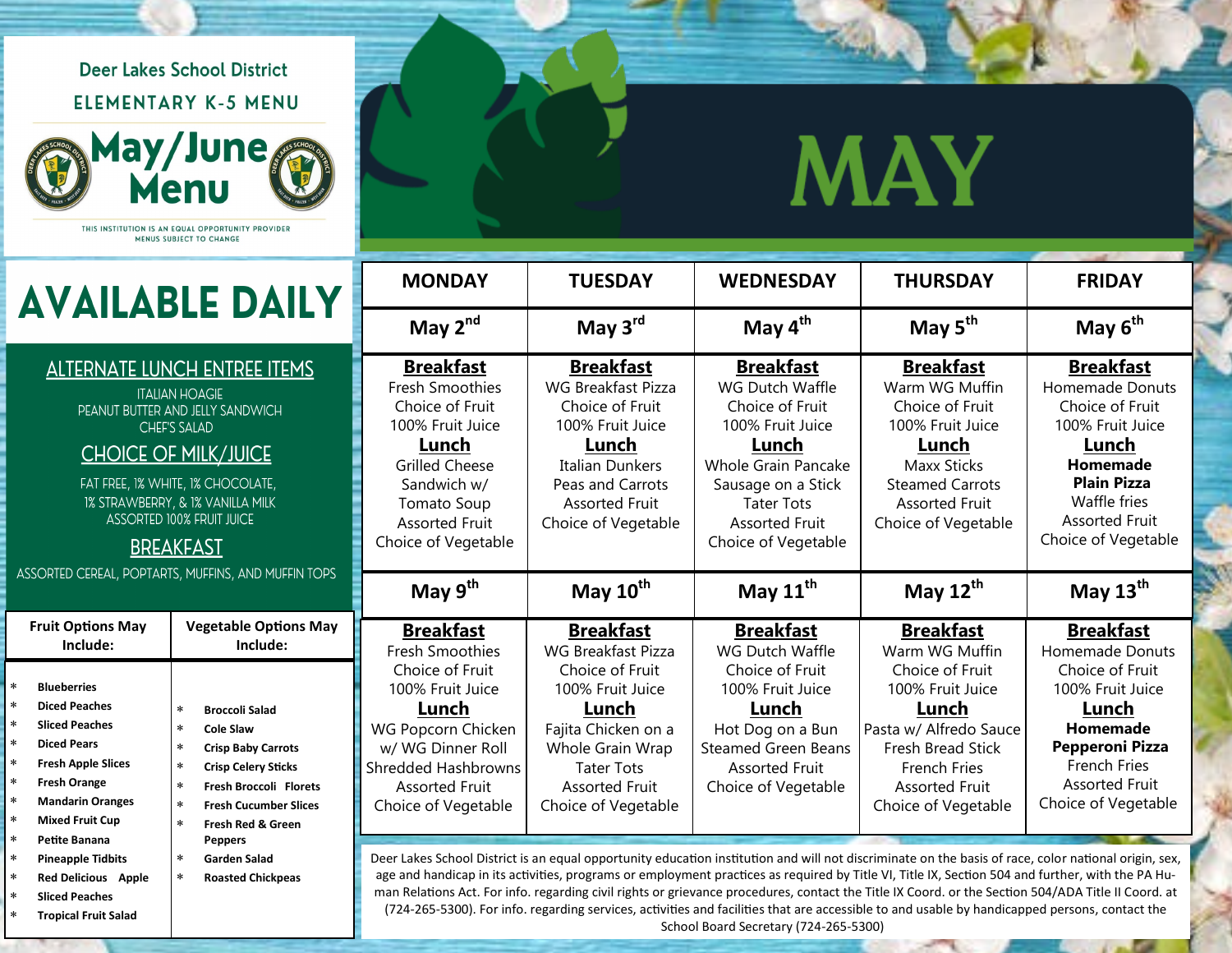| <b>Deer Lakes School District</b><br><b>ELEMENTARY K-5 MENU</b>                                                                                                                                                                                                          |                                                                                                                                                                                                                                                        | <b>MONDAY</b>                                                                                                                                        | <b>TUESDAY</b>                                                                                                                                                                   | <b>WEDNESDAY</b>                                                                                                                                                                      | <b>THURSDAY</b>                                                                                                                | <b>FRIDAY</b>                                                                                                                                                      |
|--------------------------------------------------------------------------------------------------------------------------------------------------------------------------------------------------------------------------------------------------------------------------|--------------------------------------------------------------------------------------------------------------------------------------------------------------------------------------------------------------------------------------------------------|------------------------------------------------------------------------------------------------------------------------------------------------------|----------------------------------------------------------------------------------------------------------------------------------------------------------------------------------|---------------------------------------------------------------------------------------------------------------------------------------------------------------------------------------|--------------------------------------------------------------------------------------------------------------------------------|--------------------------------------------------------------------------------------------------------------------------------------------------------------------|
|                                                                                                                                                                                                                                                                          |                                                                                                                                                                                                                                                        | May 16 <sup>th</sup>                                                                                                                                 | May $17^{\text{th}}$                                                                                                                                                             | May 18 <sup>th</sup>                                                                                                                                                                  | May 19 <sup>th</sup>                                                                                                           | May $20th$                                                                                                                                                         |
| May/June<br>Menu<br>THIS INSTITUTION IS AN EQUAL OPPORTUNITY PROVIDER<br>MENUS SUBJECT TO CHANGE                                                                                                                                                                         |                                                                                                                                                                                                                                                        | <b>Breakfast</b><br>Fresh Smoothies<br>Choice of Fruit<br>100% Fruit Juice<br>Lunch<br><b>WG Chicken Nuggets</b><br>w/ WG Dinner Roll<br>Green Beans | <b>Breakfast</b><br>WG Breakfast Pizza<br>Choice of Fruit<br>100% Fruit Juice<br>Lunch<br>Steamed Corn<br><b>Assorted Fruit</b>                                                  | <b>Breakfast</b><br>WG Dutch Waffle<br>Choice of Fruit<br>100% Fruit Juice<br>Lunch<br>Chicken Patty Sandwich Cheeseburger on a WG WG Chicken Tenders w/<br>Bun<br><b>Baked Beans</b> | <b>Breakfast</b><br>Warm WG Muffin<br>Choice of Fruit<br>100% Fruit Juice<br>Lunch<br>WG Dinner Roll<br><b>Steamed Carrots</b> | <b>Breakfast</b><br>Homemade Donuts<br>Choice of Fruit<br>100% Fruit Juice<br>Lunch<br>Homemade<br><b>Plain Pizza</b><br>Mixed Vegetables<br><b>Assorted Fruit</b> |
| <b>AVAILABLE DAILY</b>                                                                                                                                                                                                                                                   |                                                                                                                                                                                                                                                        | <b>Assorted Fruit</b><br>Choice of Vegetable                                                                                                         | Choice of Vegetable                                                                                                                                                              | <b>Assorted Fruit</b><br>Choice of Vegetable                                                                                                                                          | <b>Assorted Fruit</b><br>Choice of Vegetable                                                                                   | Choice of Vegetable                                                                                                                                                |
| <b>ALTERNATE LUNCH ENTREE ITEMS</b><br><b>ITALIAN HOAGIE</b><br>PEANUT BUTTER AND JELLY SANDWICH                                                                                                                                                                         |                                                                                                                                                                                                                                                        | May 23rd                                                                                                                                             | May 24 <sup>th</sup>                                                                                                                                                             | May 25 <sup>th</sup>                                                                                                                                                                  | May 26 <sup>th</sup>                                                                                                           | May 27 <sup>th</sup>                                                                                                                                               |
| <b>CHEF'S SALAD</b><br><b>CHOICE OF MILK/JUICE</b><br>FAT FREE, 1% WHITE, 1% CHOCOLATE,                                                                                                                                                                                  |                                                                                                                                                                                                                                                        | <b>Breakfast</b><br>Fresh Smoothies<br>Choice of Fruit<br>100% Fruit Juice<br>Lunch                                                                  | <b>Breakfast</b><br><b>WG Breakfast Pizza</b><br>Choice of Fruit<br>100% Fruit Juice<br>Lunch                                                                                    | <b>Breakfast</b><br>WG Dutch Waffle<br>Choice of Fruit<br>100% Fruit Juice<br>Lunch                                                                                                   | <b>Breakfast</b><br>Warm WG Muffin<br>Choice of Fruit<br>100% Fruit Juice<br>Lunch                                             | <b>NO SCHOOL</b>                                                                                                                                                   |
| 1% STRAWBERRY, & 1% VANILLA MILK<br><b>ASSORTED 100% FRUIT JUICE</b><br><b>BREAKFAST</b><br>ASSORTED CEREAL, POPTARTS, MUFFINS, AND MUFFIN TOPS                                                                                                                          |                                                                                                                                                                                                                                                        | Bosco Sticks w/<br>Marinara Sauce<br>Shredded Hashbrowns<br><b>Assorted Fruit</b><br>Choice of Vegetable                                             | Bacon Cheeseburger<br>Steamed Broccoli<br><b>Assorted Fruit</b><br>Choice of Vegetable                                                                                           | Super Nachos w/ Beef<br>and Cheese<br><b>Spiral Fries</b><br><b>Assorted Fruit</b><br>Choice of Vegetable                                                                             | Orange Kissed Chicken<br>Bowl<br>Stir Fry Vegetables<br><b>Assorted Fruit</b><br>Choice of Vegetable                           |                                                                                                                                                                    |
| <b>Fruit Options May</b><br>Include:                                                                                                                                                                                                                                     | <b>Vegetable Options May</b><br>Include:                                                                                                                                                                                                               |                                                                                                                                                      |                                                                                                                                                                                  |                                                                                                                                                                                       |                                                                                                                                |                                                                                                                                                                    |
| <b>Blueberries</b><br><b>Diced Peaches</b>                                                                                                                                                                                                                               |                                                                                                                                                                                                                                                        | May $30th$                                                                                                                                           | May 31st                                                                                                                                                                         |                                                                                                                                                                                       |                                                                                                                                |                                                                                                                                                                    |
| <b>Sliced Peaches</b><br><b>Diced Pears</b><br><b>Fresh Apple Slices</b><br>$\star$<br><b>Fresh Orange</b><br><b>Mandarin Oranges</b><br>$\ast$<br>$\ast$<br><b>Mixed Fruit Cup</b><br>Petite Banana<br>$\ast$<br><b>Pineapple Tidbits</b><br><b>Red Delicious Apple</b> | <b>Broccoli Salad</b><br><b>Cole Slaw</b><br>$\ast$<br><b>Crisp Baby Carrots</b><br><b>Crisp Celery Sticks</b><br>Fresh Broccoli Florets<br><b>Fresh Cucumber Slices</b><br>Fresh Red & Green Pep-<br>pers<br>Garden Salad<br><b>Roasted Chickpeas</b> | <b>NO SCHOOL</b><br><b>MEMORIAL</b>                                                                                                                  | <b>Breakfast</b><br>Fresh Smoothies<br>Choice of Fruit<br>100% Fruit Juice<br>Lunch<br><b>WG Open Faced Turkey</b><br>Sandwich<br><b>Emoticon Fries</b><br><b>Assorted Fruit</b> |                                                                                                                                                                                       |                                                                                                                                |                                                                                                                                                                    |
| <b>Sliced Peaches</b><br><b>Tropical Fruit Salad</b>                                                                                                                                                                                                                     |                                                                                                                                                                                                                                                        |                                                                                                                                                      | Choice of Vegetable                                                                                                                                                              |                                                                                                                                                                                       | Pittsburgh Regional Food Service Directors                                                                                     |                                                                                                                                                                    |